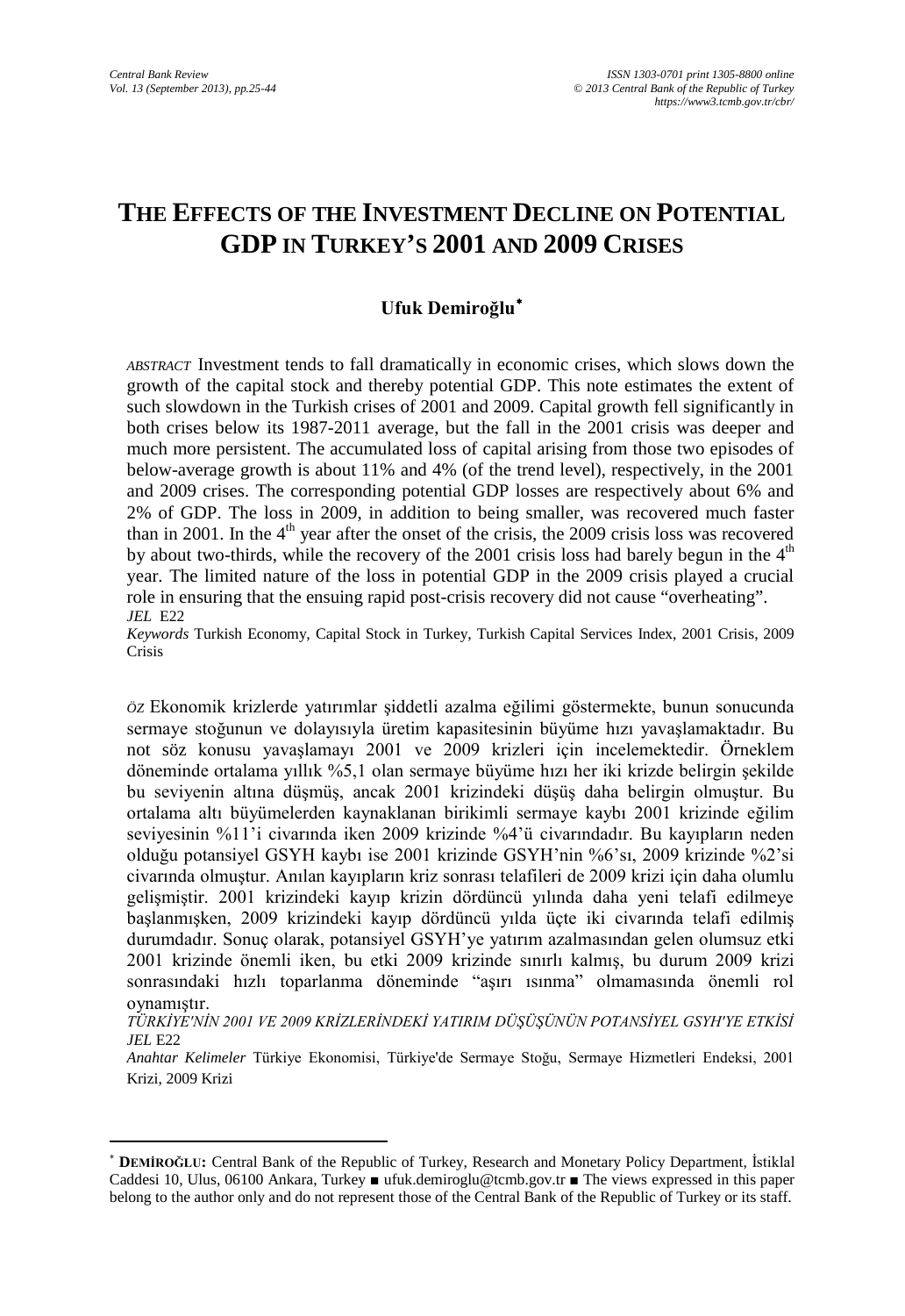### **1. Introduction**

 $\overline{\phantom{a}}$ 

Some recent studies reach the conclusion that severe crises have adverse persistent effects on potential output.<sup>[1](#page-0-1)</sup> Those effects are not particularly important during the crises, when GDP is generally agreed to be below its potential and the aim of macroeconomic policy is to raise it closer to that potential. But they can become important during the recovery periods that follow the crises, as those losses in potential GDP may prevent the economy from reverting to their pre-crisis trends. Those effects on potential GDP are particularly important from the central banks' point of view, because the loss in the production potential of the economy might imply that the limits of that production potential would be reached sooner in the recovery period, and hence result in inflationary pressures. In the specific case of the Turkish economy after the 2009 crisis, the widening current account gap and the high GDP growth figures during the rapid recovery brought up discussions of whether the Turkish economy was experiencing "overheating". Those discussions make it important to understand and assess the negative effects of the 2009 crisis on potential GDP.

The slowdown of the growth of capital is one of many possible reasons why potential GDP growth might fall in a crisis, but it is a leading adverse effect of crises on potential  $GDP<sup>2</sup>$  $GDP<sup>2</sup>$  $GDP<sup>2</sup>$  In economic crises, the existing facilities remain idle in line with the fall in demand, and credit becomes scarce. Consequently, both the incentive and the ability to continue ongoing investments and start new capital projects are reduced for many businesses. This, in turn, adversely affects the economy's future production capacity.

Figure 1 shows the decline in investment during Turkey's 2001 and 2009 crises. While investment fell significantly in both crises, the fall in the 2001 crisis was deeper and more persistent. A direct result of this is that, as Figure 2 shows, the damage to capital accumulation was relatively limited in the 2009 crisis compared to the 2001 crisis, and the recovery of the 2009 loss

<sup>1</sup> Examples of estimates for the size of those adverse effects can be found in Furceri and Mourougane (2009) and Cerra and Saxena (2008). Examples of discussions regarding the mechanisms by which those adverse effects are generated can be found in Blanchard (2009), CBO (2010), Weidner and Williams (2009), Jaillet (2011), and Basu and Fernald (2009).

<span id="page-1-0"></span><sup>&</sup>quot;Recessions typically have little effect on potential output beyond the direct effect of lower investment on capital accumulation, and that effect tends to diminish in the long run when investment recovers to normal levels." CBO (2010, p.38). See Footnote 1 for citations containing discussions of other possible channels. In addition to the effect on the capital stock, the global crisis may have had adverse effects on potential GDP through damages to the financial system and/or some specific sectors (such as construction) in some countries (such as the United States). However, in the Turkish experience of the 2009 crisis, such sectoral experiences are not viewed to be prominent, and the Turkish financial system came out of the crisis unscathed.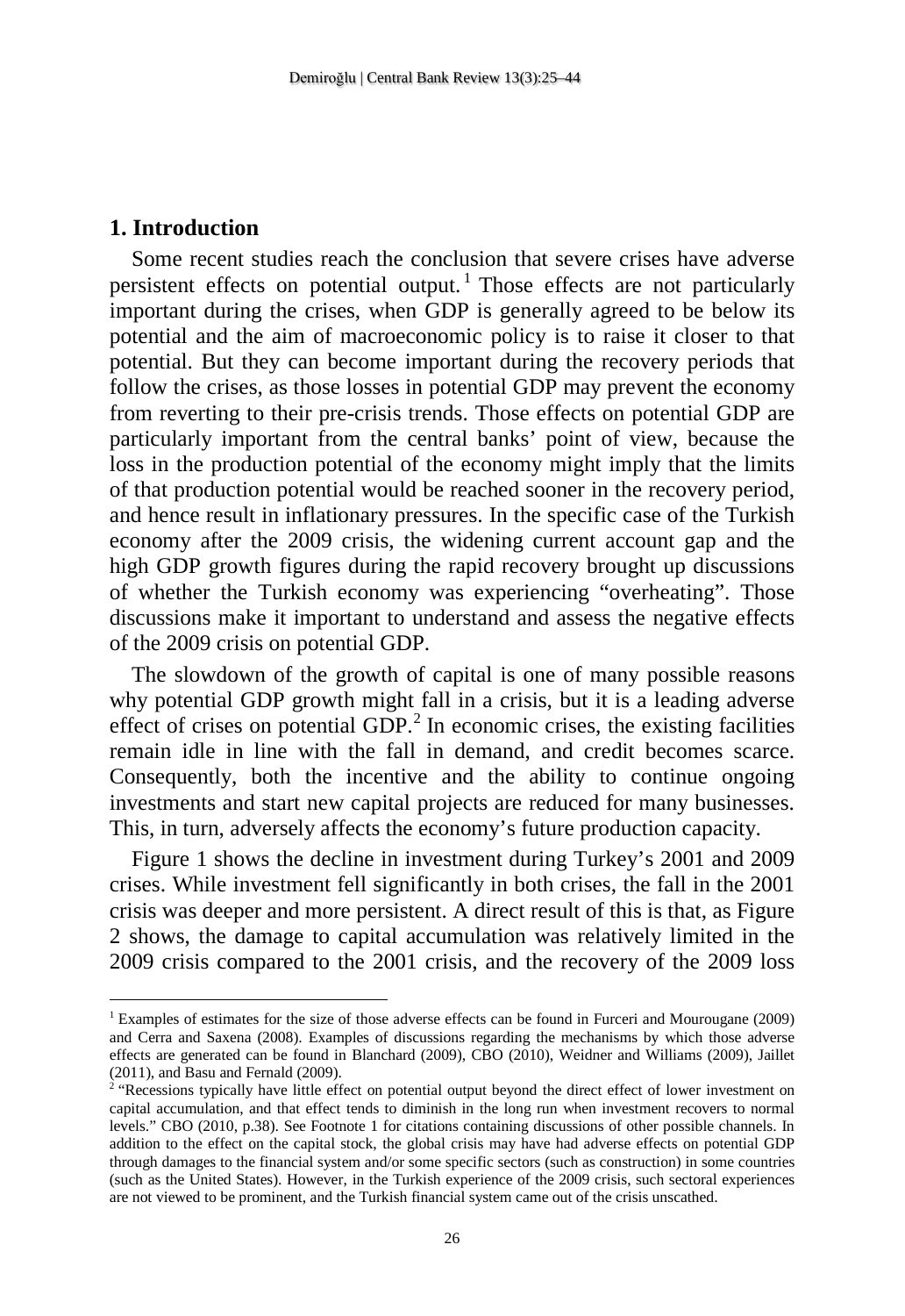was faster.<sup>3</sup> How we go from Figure 1 to Figure 2 is explained below. More specifically, after some definitional clarifications in Section 2, and after discussing the measure of capital used in the analysis in Section 3, Section 4 explains how Figure 2 is obtained. The implications of those capital losses for potential GDP and for the question of overheating are discussed respectively in Sections 5 and 6. Sections 7 and 8 contain sensitivity analysis and Section 9 concludes.



#### **Figure 2. The Impact of Investment Slowdown on Capital in the 2001 and 2009 Crises\***



<sup>\*</sup> These two series show the percentage amounts by which the capital input fell below its growth trend because of the 2001 and 2009 crises. The horizontal axis shows the number quarters since the beginning of the crisis.

l

<sup>&</sup>lt;sup>3</sup> The periods in which capital growth was below its average trend were 2000q4-2003q3 in the 2001 crisis and 2008q3-2010q2 in the 2009 crisis. Accordingly, the beginning quarter is taken to be 2000q4 for the 2001 crisis and 2008q3 for the 2009 crisis.

<sup>27</sup>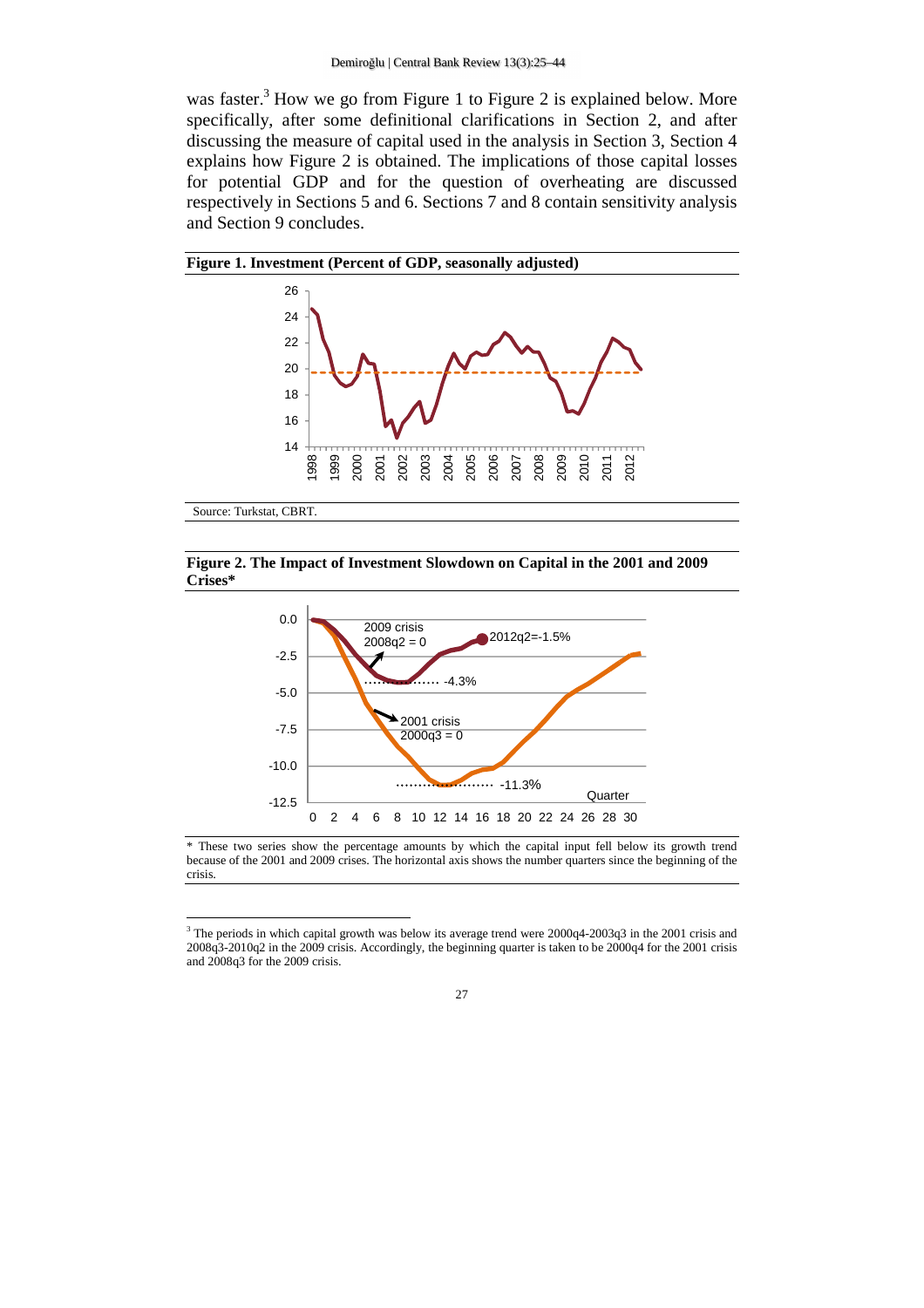### **2. Definitions and Some Clarifications**

The stock of land is left out of the analysis because its quantity is not sensitive to the business cycle. Thus, throughout this paper "capital" means the reproducible fixed capital stock, which consists of the stock of machinery and equipment and the stock of structures (i.e., residences, offices, factories, dams, roads and so on).

"Potential GDP" refers to the highest level of GDP attainable with the economy's resources (physical capital, labor force, technological knowledge, etc.) without causing an increase in inflation. This definition takes inflation as the main criterion for potential GDP, and indicates the level of GDP that a central bank would prefer not to exceed. In contrast, an alternative interpretation might maintain the viewpoint that potential GDP should reflect possible changes in the economic environment that reduces the attainable level of GDP at the time of the crisis (and also possibly later), regardless of whether those changes result in reduced capacity usage or not. However, that alternative would not be a functional definition from the viewpoint of inflationary pressures.

Related to potential GDP is the concept of "overheating", which refers to a situation in which GDP significantly exceeds potential GDP and causes a buildup of inflationary pressures. This clarification is important because in some recent discussions on the Turkish economy the term "overheating" has been used to define the Turkish economic situation for reasons such as the large current account deficit, rapid growth of GDP, or rapid growth of outstanding credits. An example of such arguments can be found in IMF's most recent Article IV report on Turkey (IMF 2012). A box in that report argues at length that there is overheating in Turkey on several grounds including those three above. While those observations (current account deficit, rapid growth etc.) could be symptoms of overheating, they do not determine that there is overheating by themselves. As for rapid growth, when it takes place at a time of excess unused capacity in the economy (such as when the cyclical bottom is reached at the end of a recession), it reflects a healthy situation (the reduction of a negative output gap) and not overheating. In fact, a recovery from a recession ordinarily involves abovetrend growth, and it would be unusual to assume such growth reflects overheating. Similarly, a current account deficit can arise for reasons other than overheating. One such possible reason is that strong capital inflows could move the exchange rate away from its level that equilibrates the external deficit. Another possible reason specific to the recent Turkish situation is the drag on Turkish exports from the lackluster global recovery in Europe, which is Turkey's main trade partner. Finally, in an emerging market economy where the size of financial markets relative to GDP is small, financial deepening would normally be a part of structural maturation,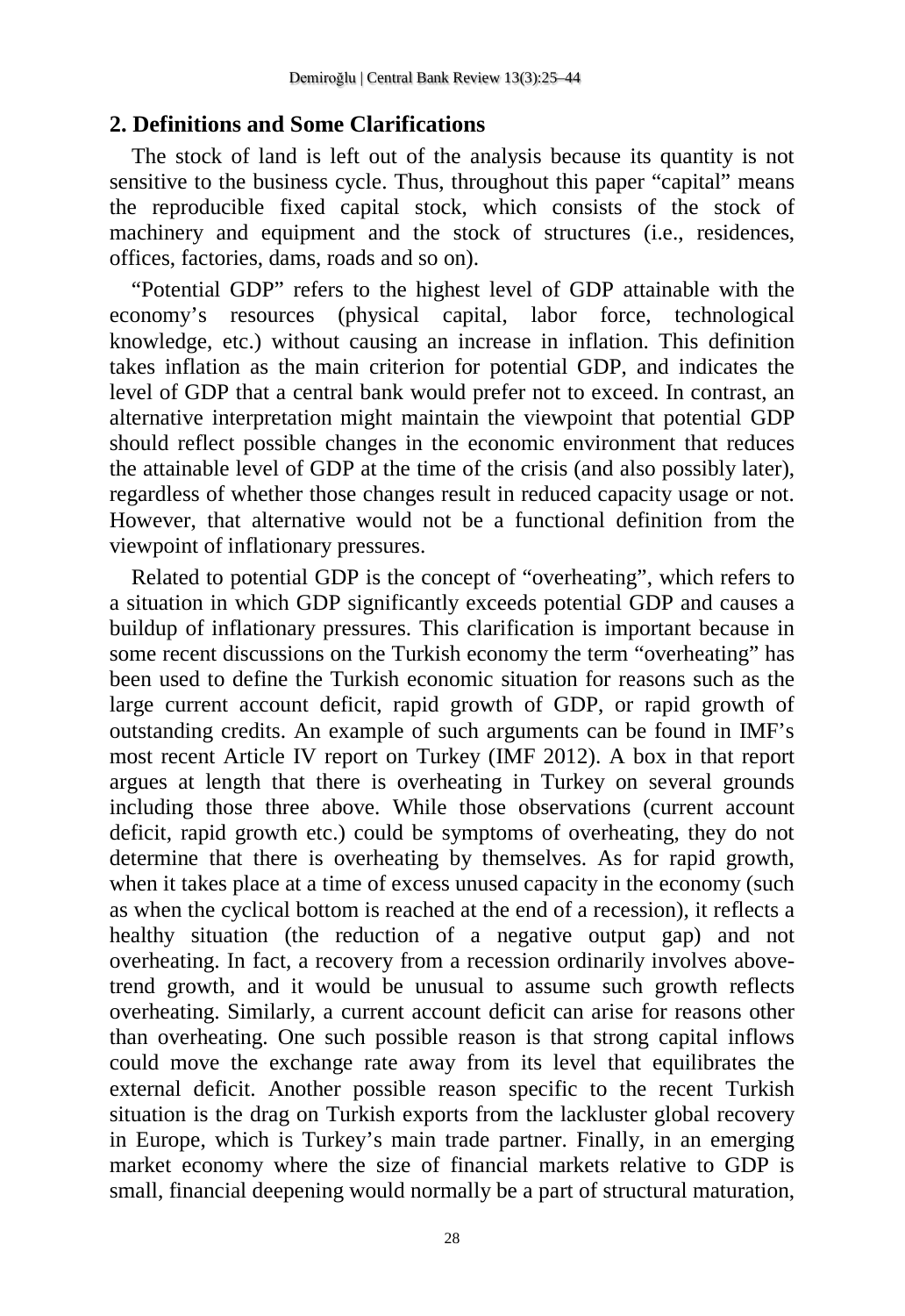and the rapid credit growth associated with it does not necessarily involve overheating. The signs of overheating should be searched for in measures of activity (e.g., GDP growth), because rapid credit growth might only be showing the growth of financial intermediation. All those cases exhibit the supposed signs of overheating without actually suffering from that problem.

### **3. The Measure of Capital Used in the Analysis**

This study uses the capital input series calculated by Demiroğlu (2012). The data for that series are provided as a Data Appendix at the end of this paper. The Demiroğlu (2012) series is a capital services index that summarizes the productive capacity of the capital stock composed of different types of capital (such as equipment and structures). The growth of that index is calculated by a weighted average of the percentage growth rates of different types of capital, where the weight of each type is proportional to the contribution of that type of capital to GDP. $<sup>4</sup>$ </sup>

It is worthwhile to emphasize the importance of using such an index for the capital input, given that some previous growth accounting studies on the Turkish economy fail to take sufficient account of the differences in the nature of different types of capital. In order to be able to assess the GDP contribution of different types of capital, such an index (or an approach that is equivalent to calculating such an index) must be used.<sup>[5](#page-4-0)</sup>

### **4. The Drag on Capital Accumulation from the 2001 and 2009 Crises**

Figure 3 shows the growth of the capital input series. Both the 2001 and 2009 crises (as well as the recessions before those) are periods when the growth rate of capital fell below its %5.1 average. To emphasize that observation, Figure 4 shows the amounts by which the growth rate of capital was below or above its average. In Figure 4, the two shaded areas show the capital losses in the 2001 and 2009 crises (relative to the average growth trend of capital). Those losses are 11.3% and 4.3%, respectively, for the 2001 and 2009 crises.

The two series shown earlier in Figure 2 are the time paths of the accumulated versions of the two shaded areas in Figure 4; those two series show the losses starting with zero in the quarter that precedes the crisis, becoming increasingly more negative in the early quarters, then gradually recovering as investment recovers after the crisis. For example, the series for the 2001 crisis in Figure 2 tells us that the loss in capital due to the

 $\overline{a}$ 

<span id="page-4-0"></span><sup>&</sup>lt;sup>4</sup> See Demiroğlu (2012) for more detail and the rationale.<br><sup>5</sup> Demiroğlu (2012) provides a compact review (in Turkish) of the topic of capital services. The use of such an index is the commonly accepted method (see, for example, OECD 2009). Note that some careful growth accounting studies do not use the term "capital services" but nevertheless employ an equivalent calculation; see, for example, Hsieh (2002, Section II).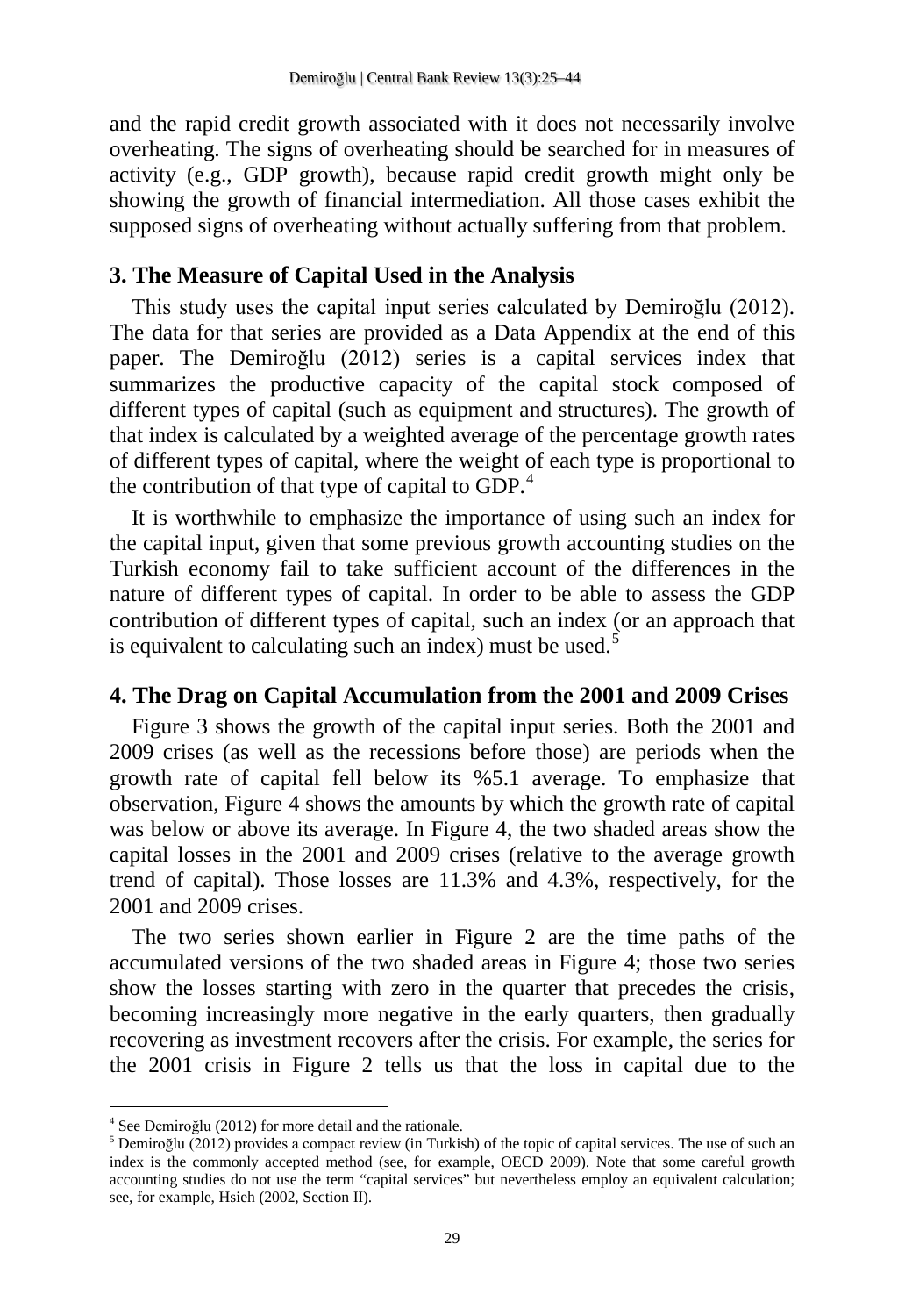investment decline reached its peak at -11.3% three years (in the twelfth quarter) after the start of the crisis. After that quarter, investment was strong enough that the growth of capital was above its average, and the earlier losses were gradually made up for. The amount of losses that were recovered later reached about 80% just before the next crisis, but that was about 8 years (in the  $31<sup>st</sup>$  quarter) after the onset of the 2001 crisis. As for the 2009 crisis, the losses reached their peak two years after the start of the crisis (in the  $8<sup>th</sup>$  quarter) to -4.3%, and after that a rapid recovery began whereby the losses were recovered to an important extent (by two-thirds) by the  $16<sup>th</sup>$  quarter of the crisis, receding back to  $-1.5\%$ .





**Figure 4. The Deviation of Capital Input Growth from Its Mean (Seasonally adjusted, annualized percentage growth)**



Note: The plotted series is demeaned annualized growth rate of the capital input. Source: Demiroğlu (2012).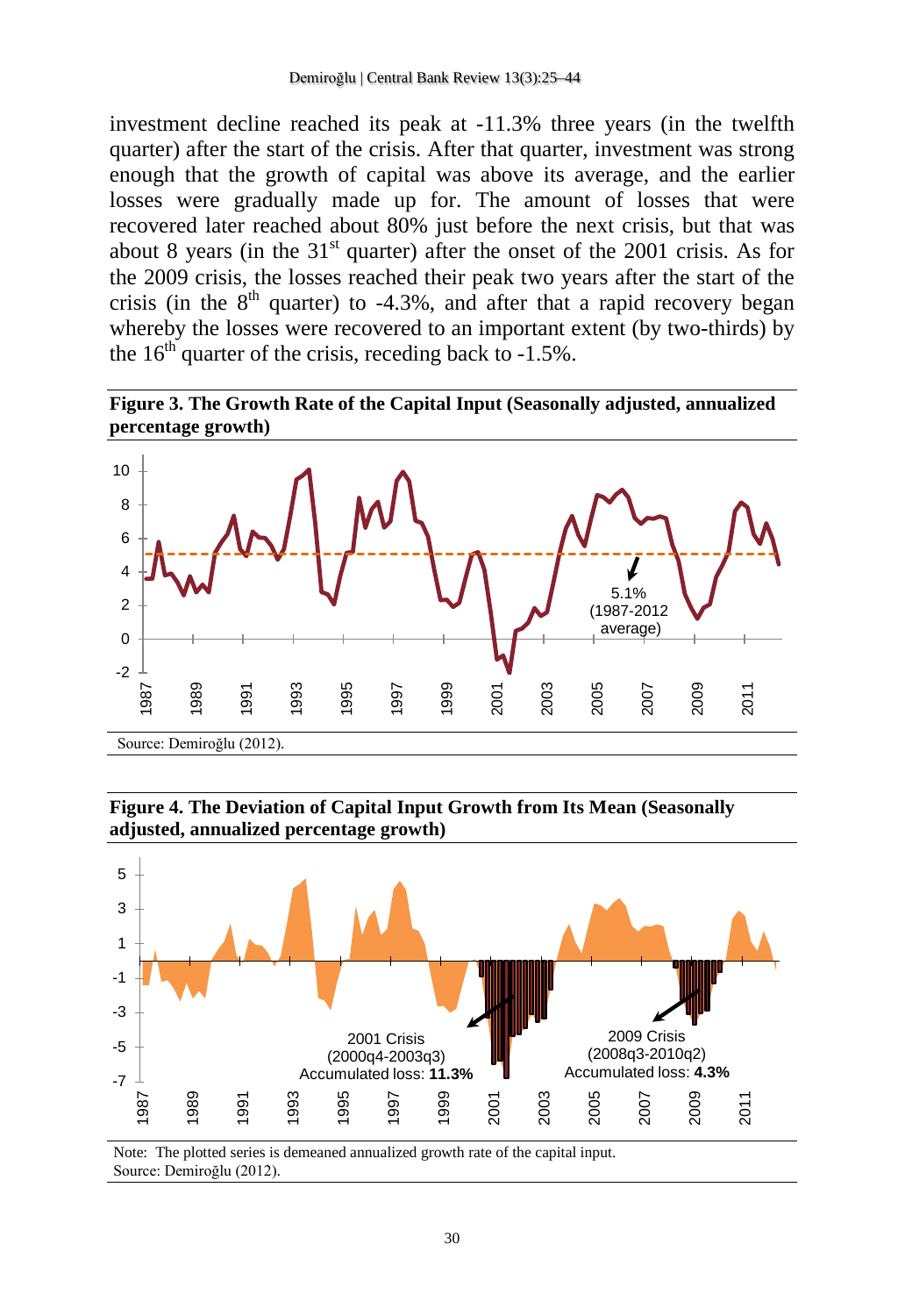### **5. The Effect on Potential GDP**

This section explores how much loss in potential GDP would be caused by the capital losses estimated above. The answer is found by multiplying those capital losses (which, again, were found to be 11.3% and 4.3%, respectively, for the 2001 and 2009 crises) by the elasticity of potential GDP with respect to capital. It is well known in growth accounting that the elasticity in question is determined by the share of capital in overall income, which tends to be around  $1/3$  in developed countries but tends to be higher in emerging and developing markets. The capital share for Turkey is not known precisely but the estimates are centered around 0.5 (see, for example, İsmihan and Metin-Özcan (2006) and Tiryaki (2010)). That would mean that every 1% increase in capital services increases potential GDP by 0.5%. Therefore, the estimated peak potential GDP loss for the 2001 and 2009 crises, respectively, are 5.6% and 2.1%.

In some other studies (for example, Saygılı and Cihan, 2008), capital share is estimated somewhat above 0.5. The capital share needed for our analysis, however, is the share of capital *excluding land*. The capital share is calculated for many countries as one minus the income share of labor. However, in Turkey, the household survey does not include answers to enable a fully satisfactory determination of labor income. Nevertheless, an important portion of labor income is known through the wages and salaries of officially employed. A higher figure for the capital share, when combined with those available wage data and a reasonable assumption for the income share of land, leaves too small a value for the share of the unrecorded labor income to be credible. Conversely, the value of 0.5 might be too high for the income share of capital excluding land. If so, using 0.5 would result in an overstated estimate of the potential GDP loss. The sensitivity of estimates to the capital income share is examined in detail in Section 7.

### **6. The Issue of "Overheating"**

 $\overline{\phantom{a}}$ 

<span id="page-6-1"></span>The question of whether the potential GDP loss in the 2009 crisis calculated above was large enough to cause overheating in the recovery period can be examined with the help of Figure 5. This figure compares GDP, the GDP trend, and the GDP trend adjusted for the effect of capital accumulation. The figure starts from 2005q1, which is a quarter for which the output gap is estimated to be relatively close to zero.<sup>[6](#page-4-0)</sup> Consequently, the series are equalized in 2005q1 to 100. The dotted straight line in Figure 5 shows the average GDP growth trend.<sup>[7](#page-6-0)</sup> This average GDP trend line reflects

<sup>6</sup> For example, see Öğünç and Sarıkaya (2011, the graphic on page 23), or Üngör (2012, Figure 2c).

<span id="page-6-0"></span><sup>7</sup> The linear growth trend shown in Figure 5 increases at 4.0% per annum, the average growth rate of GDP in the 1987-2011 period. The current trends for GDP and capital growth might differ from the sample averages, a possibility discussed at length in Section 8.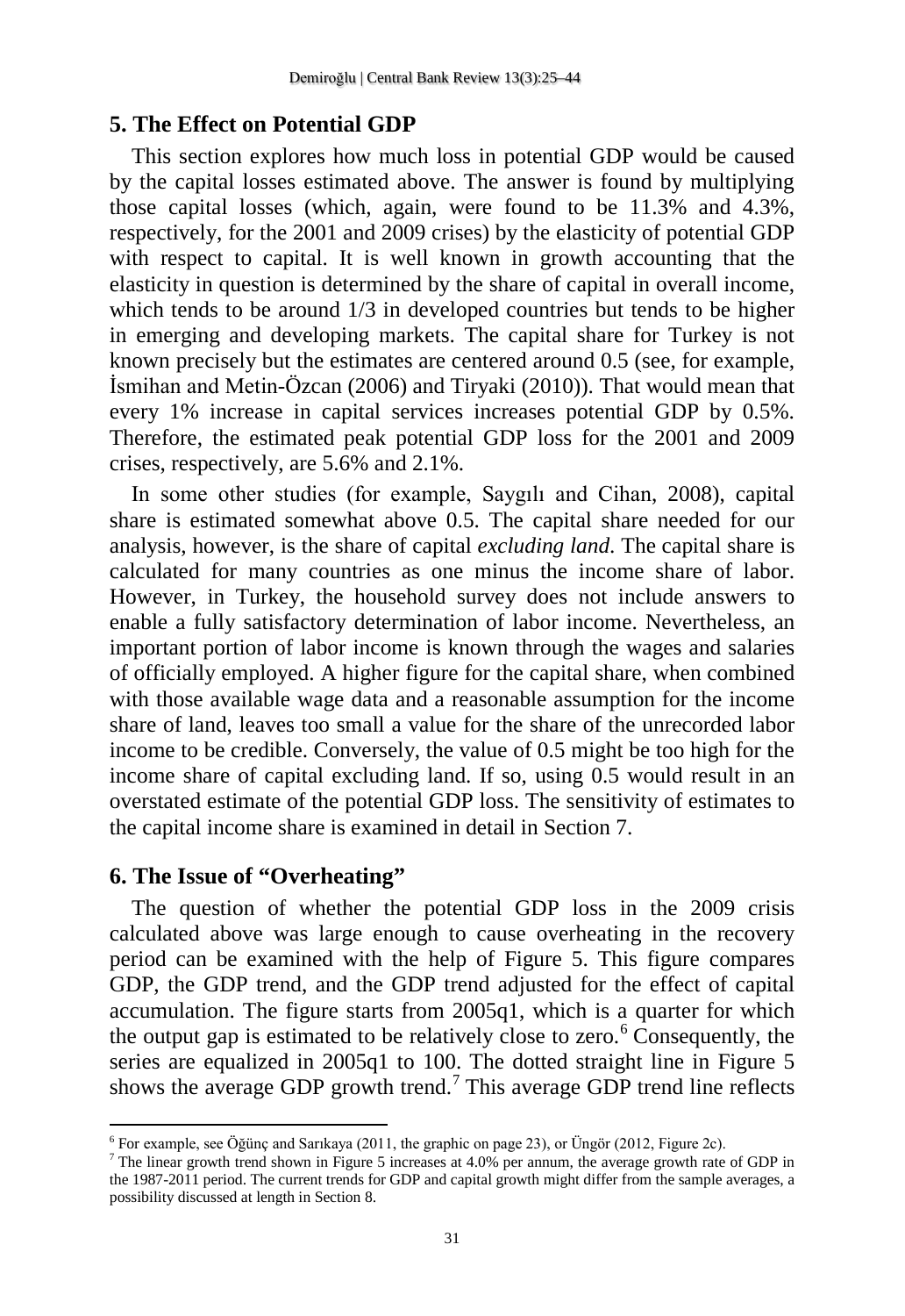a situation where the factors that determine the production capacity (labor, capital, technology, etc.) grow at their average rates. It is not straightforward to determine the annual growth rates of the (potential) levels of those factors other than capital. However, for capital, the calculations provided by Demiroğlu (2012) can be employed. The series shown earlier in Figure 4 (a series showing how much annual capital growth differed from its average growth trend) is multiplied by 0.5, accumulated starting from 2005q1, and added to the linear trend in Figure 5. The result is shown by the solid lightcolored series in the same figure. This last series shows how much potential GDP growth has differed from its average trend line due to the fluctuations in the growth of capital. This last series would be a good measure of potential GDP if the growth of the potential labor force and TFP (total factor productivity) did not deviate much from their trends.



**Figure 5. GDP Growth Trend and the Effect of Capital Accumulation (2005q1=100)**

Note: The GDP trend line is based on the average GDP growth over the sample. The effect of capital is calculated by multiplying the detrended capital input series by the capital income share. Source: Turkstat, Demiroğlu (2012), and author's calculations.

This measure of potential GDP in question (the light-colored solid line in Figure 5) grew faster than the GDP trend in the 2005-2008 period thanks to the strength of investment, but slowed down in the 2009 crisis as investment fell. It can be seen from Figure 5 that, without the rapid increase in capital in the 2005-2008 period, the rapid GDP growth in the same period would have resulted in a rapidly widening output gap in the inflationary direction. The growth of that potential GDP measure slowed down in the 2009 crisis, but that slowdown was not to an extent that made the rapid post-crisis recovery inflationary. Such an inflationary situation would arise if we saw GDP significantly exceeding the measure of potential in question, but GDP stayed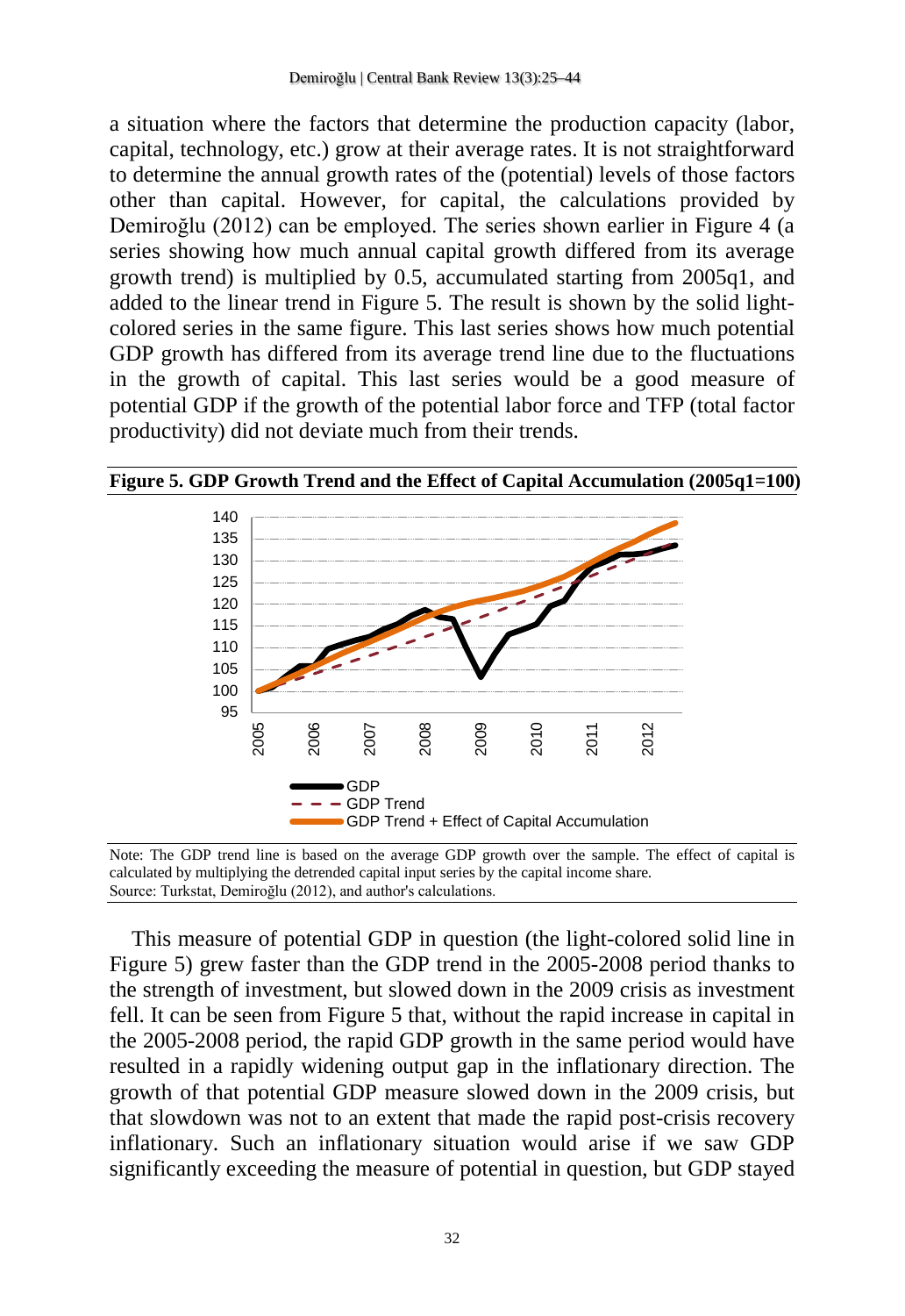below that measure throughout. Unless there has been a significant independent fall in TFP or the labor force, this figure tells us that there has been no overheating in the sense defined in Section 2. In other words, the decrease in capital accumulation during the 2009 crisis was not to an extent that resulted in overheating in the recovery period.

The impression obtained from Figure 5 that GDP did not exceed its potential is consistent with the picture obtained from the manufacturing capacity utilization rate (CUR). To show that consistency, the gap between GDP and the measure of potential in Figure 5 is compared to CUR in Figure 6. That gap (calculated as a percentage of GDP) is a measure of the output gap; if the deviations in the growth of the labor force and TFP from their average growth rates are negligible, and if the 2005q1 output gap is not too far from zero, then the gap series in Figure 6 would roughly be equal to the output gap. (If the output gap in 2005q1 was not zero but, say, was  $+2\%$ , then by shifting the labels on the left y-axis by 2 percentage points would be sufficient and the rest of the figure would stay unchanged.) This output gap measure is obtained by data collected completely independently from the source data for the CUR survey, but nevertheless is very similar to the CUR series in Figure 6. Since CUR can be thought of an output gap measure for the manufacturing sector, Figure 6 in essence compares one output gap measure to another (albeit one measure is for the overall economy while the other is only for manufacturing). This figure shows the consistency of the output gap implied by Figure 5 with the output gap measure for manufacturing.  $\overline{8}$  $\overline{8}$  $\overline{8}$  The fact that this consistency is obtained without incorporating in the latter measure fluctuations in the growth rates of either TFP or the labor force suggests that the fluctuations in those two variables may have played a limited role in the GDP movements in the 2005-2012 period covered by Figure 6.[9](#page-8-0) In contrast, removing the effect of capital on potential significantly reduces the harmony observed in Figure 6—the emerging picture is shown as Figure 7.<sup>[10](#page-8-1)</sup>

 $\overline{a}$ 

<sup>8</sup> It could be argued that the drop in capacity utilization during crises might reflect wholly or in part a drop in potential GDP, and therefore capacity utilization may not be a fully accurate measure of the output gap for this reason (in addition to other possible reasons). However, as discussed in Section 2, in this paper potential GDP is taken to mean the level of GDP that does not cause an increase in inflation. If the excess capacity that producers perceive is a key determinant of inflationary pressures, capacity utilization conceptually would fit well as a measure of the output gap, albeit not in terms of coverage, given that the Turkish capacity utilization measure is available only for manufacturing.

<span id="page-8-0"></span><sup>9</sup> There are three possibilities regarding this: Either the fluctuations in those two variables (TFP and labor force) did not play an important role in that period, or they had important effects but those effects largely offset each other (for example, rapid growth in labor force participation may have offset the negative impact from real TL depreciation), or both of the output gap measures in Figure 6 are flawed and their apparent

<span id="page-8-1"></span> $^{10}$  To explain Figure 7, removing the effect of capital on potential GDP results in the following. (1) That eliminates the rapid increase in the measure of potential GDP in the 2005-2008 period associated with the rapid capital accumulation in those years. Consequently, the measure of potential GDP grows less rapidly,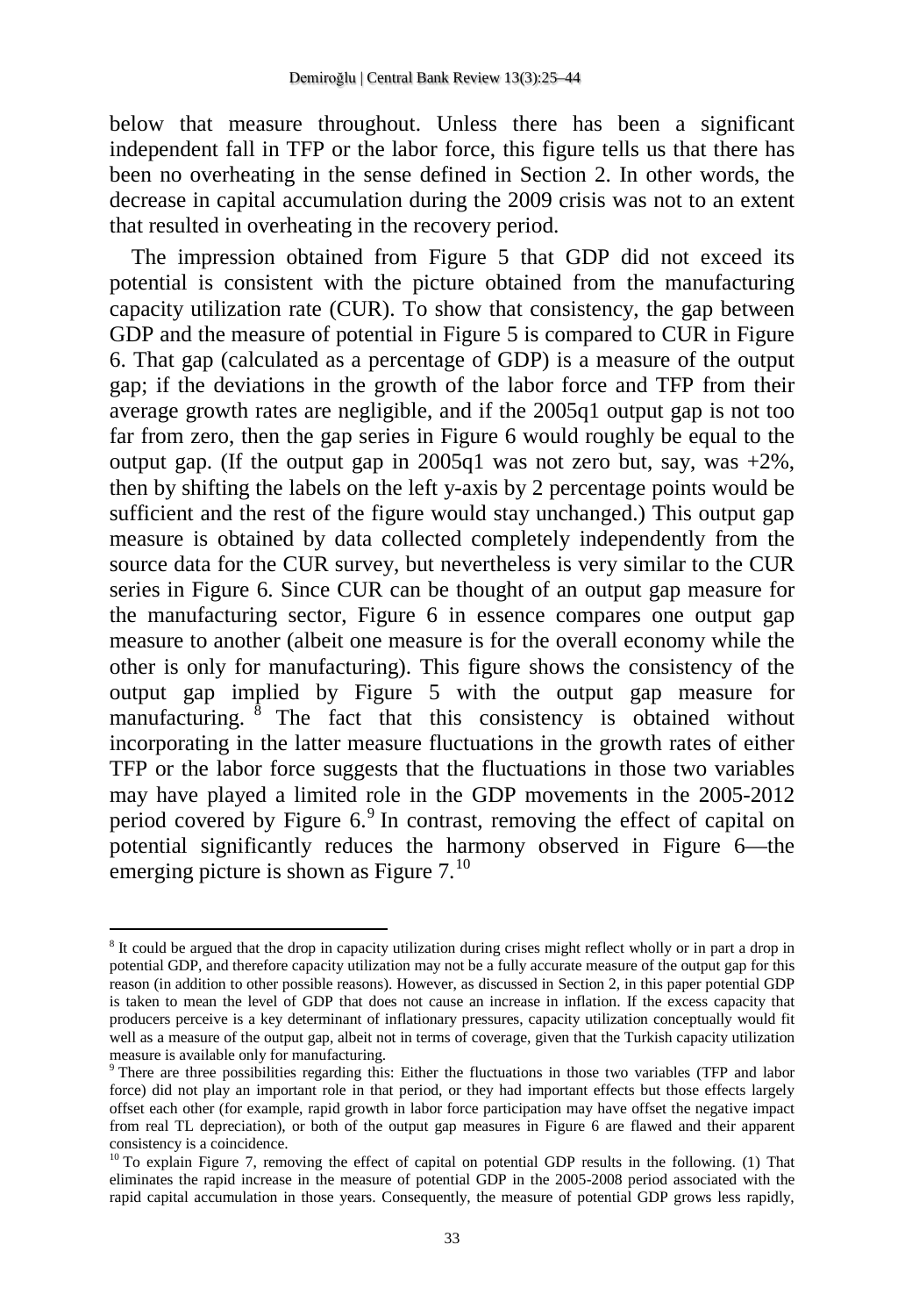

#### **Figure 6. The Output Gap Measure and Manufacturing Capacity Utilization Rate**

Note: The output gap measure is based on the series shown in Figure 5, calculated as the gap between GDP and the GDP trend adjusted for capital accumulation. Note that this gap measure ignores possible fluctuations in the labor force and TFP growth, and assumes that the output gap in 2005q1 was zero. Source: Turkstat, Demiroğlu (2012), and author's calculations.

#### **Figure 7. If Capital Accumulation is Ignored, the Parallel with the Capacity Utilization Rate is Reduced**



Note: See the explanation in the note for Figure 6. Differently from Figure 6, the output gap measure in this figure additionally ignores capital—it is based only on the GDP trend. This results in a less close relationship of the output gap measure to the manufacturing capacity utilization rate. See the text for more detail. Source: Turkstat, Demiroğlu (2012), and author's calculations.

 $\overline{a}$ 

while actual GDP grew rapidly in that period. That, in turn, results in an output gap measure that rises up rapidly, reducing the harmony of the output gap measure with the capacity utilization series, as the latter exhibits a flat trend over that period. (2) The output gap measure finishes the figure at about the same rate as at the beginning of the figure, which again reduces the harmony of the series with the capacity utilization series, as the latter falls 8% over the same period.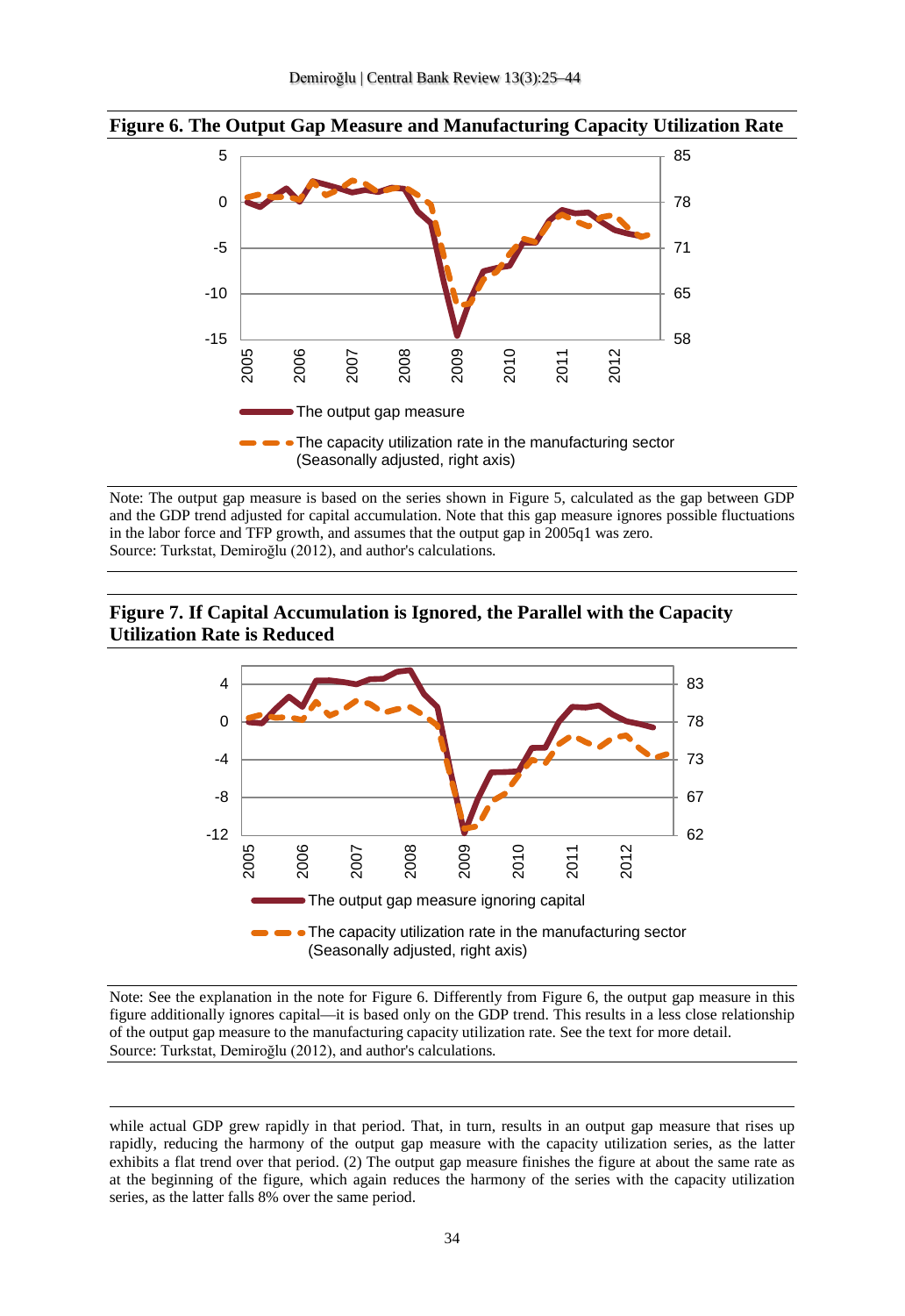#### **7. Sensitivity to Assumptions**

l

Demiroğlu (2012) finds that the capital services series has limited sensitivity to the assumptions needed in its calculation (more detail on that below), but the impact on potential GDP relies additionally on the assumption for the capital income share, to which the results *are* sensitive the potential GDP impact estimate is calculated by multiplying the capital income share with the estimate for the capital impact; in other words, the estimate is proportional to the capital income share.

A safe range for the capital income share, which is taken to be 0.5 in the analysis, is  $0.3{\text -}0.6$ .<sup>11</sup> This sensitivity range implies a range of 1.3%-2.6% for the potential GDP impact, which is a large range as a proportion of the initial point estimate of 2.1%, but all of this range still represents a limited impact that can be summarized as "around 2%," as done in the abstract. To clarify, the 1.3%-2.6% range is for the estimate of the peak loss in potential GDP, which takes place in the quarter 2010q2. That loss is recovered later on in part. It is estimated, for example, to have been recovered by about twothirds by mid-2012. That would imply for mid-2012 a range of 0.4%-0.9% for the remaining potential GDP loss associated with the investment decline in the 2009 crisis, i.e., less than 1% of GDP.

| <b>Table 1. Sensitivity to Assumptions</b>         |                               |                                      |                                                            |  |  |
|----------------------------------------------------|-------------------------------|--------------------------------------|------------------------------------------------------------|--|--|
| Variable                                           | Base Value of<br>the Variable | Alternative Value<br>of the Variable | Estimate Under<br>the Alternative<br>(Base value $2.1\%$ ) |  |  |
| Depreciation rate (structures)                     | 2.0%                          | 1.0%                                 | 2.0%                                                       |  |  |
| Depreciation rate (equipment)                      | 16%                           | 12%                                  | 1.8%                                                       |  |  |
| Real cost of borrowed funds                        | 12%                           | 16%                                  | 2.0%                                                       |  |  |
| Average real cost of funds in construction         | 9.5%                          | 12%                                  | 2.0%                                                       |  |  |
| Real appreciation rate for residential real estate | 2.0%                          | 0.0%                                 | 2.0%                                                       |  |  |

Note: This table shows the value of the peak potential GDP impact estimate for the 2009 crisis under alternative assumptions. (The final estimate also relies on the capital income share. The sensitivity to that variable is discussed in the text.)

 $11$  The assessment of İsmihan and Metin-Özcan (2006) is that capital income share could vary between 0.35 and 0.65. However, for the capital income share *excluding land*, which is the variable needed here, 0.65 might be too high. For example, recorded employment in 2005 was 59% of the total labor force and had an income share of 29%. The value of 0.65 for the capital income share would leave only 6% of income for land and unrecorded employment that accounts for the remaining 41% of the labor force. The range of 0.3-0.6 might be excessively large but this does not pose a problem for the sensitivity analysis here.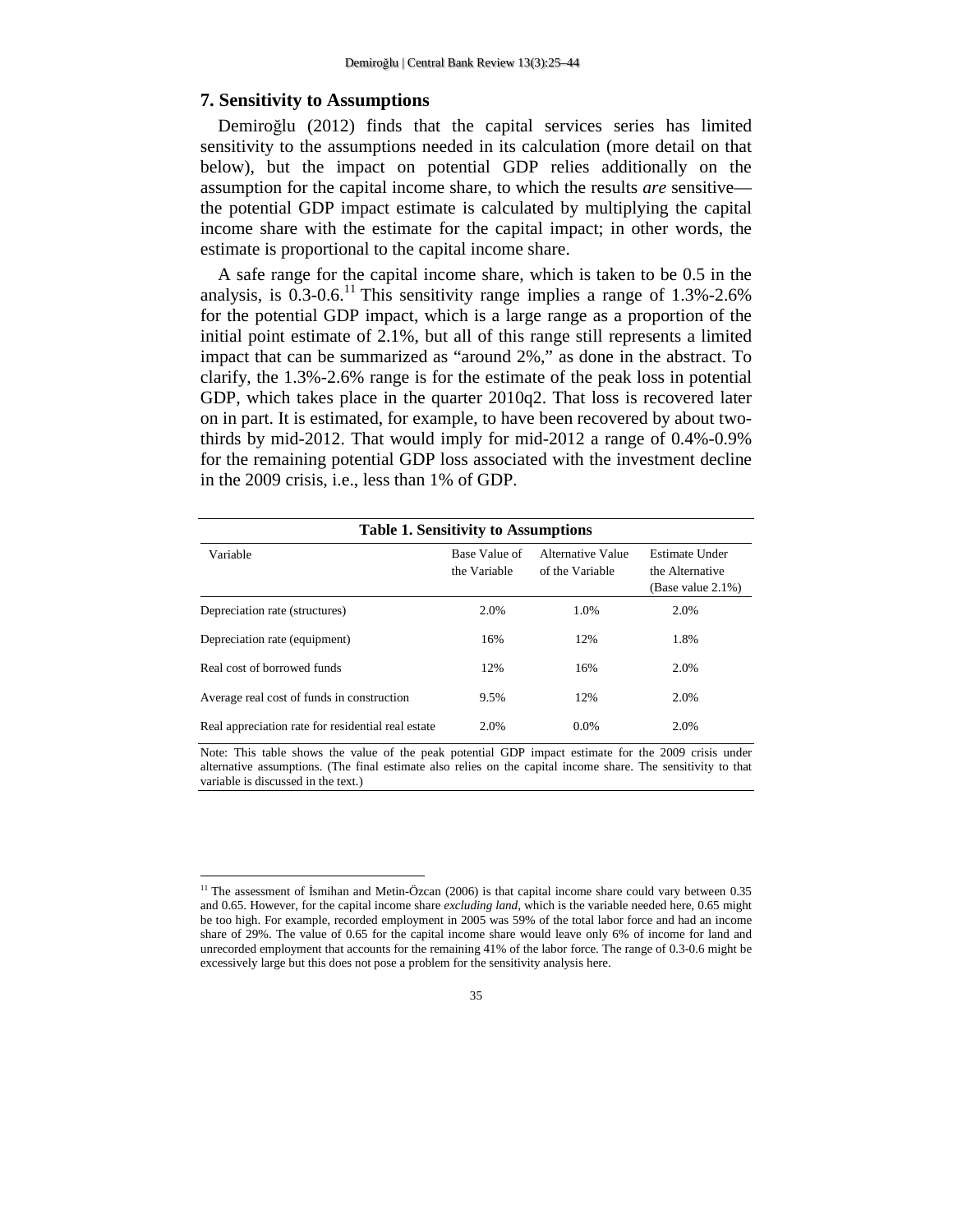The potential GDP impact estimate has limited sensitivity to the other assumptions. Those other assumptions are needed to calculate the capital services index, and the sensitivity to them are already discussed in Demiroğlu (2012), but a table is provided here to give the reader an idea. Table 1 shows how the final estimate for the peak potential GDP effect for the 2009 crisis changes as the assumptions are varied. The alternative values in Table 1 represent substantially different values from the base assumptions. The final estimate changes by about 0.1 percentage point under all the alternatives considered except for the one for the depreciation rate for machinery and equipment, which changes the final estimate by 0.3 percentage points. (That variable has a somewhat higher influence because it changes both the calculated series for equipment stock and its weight substantially.) Nevertheless, despite the important changes made in the assumptions for this table, the alternative values of the final estimate do not appear to put an important question mark on the concluding assessment that the peak potential GDP loss associated with the investment decline in the 2009 crisis was "around 2%."

### **8. Possible Differences between the Actual Trends and the Estimates Based on Sample Averages**

In this note the sample average growth rates (5.1% annual growth rate for the capital input and 4.0% for GDP) are taken as reference levels for trend growth. For example, the capital loss is calculated based on the amounts by which capital growth fell below the 5.1% average, and GDP growth of 4.0% is taken as the basis for the discussion on overheating. However, during the periods within which the 2001 and 2009 crises happened, the "normal" growth trend (or the "medium term" growth rate, i.e., the tendency for the growth rate if cyclical influences are removed) could be different from the sample averages. If those sample averages are markedly different from the true growth trends, the reported capital loss estimates might not be informative. Therefore, it is important to examine how well the sample averages might be reflecting those true trends, how much might they differ, and how important might their difference be for the results. Those questions are discussed below, with particular emphasis on the 2009 crisis given that it has greater importance for current monetary policy than the earlier crisis.

The conclusion that comes out of the discussion below is that the use of sample averages is informative and the conclusions are not materially different under plausible alternative assumptions about the growth trends. When higher growth rates are assumed for recent years, in order to reflect a common perception that growth trend might have been higher recently, similar conclusions are reached. In fact, a leading conclusion of this paper, that the potential GDP loss in the 2009 crisis from the investment decline

36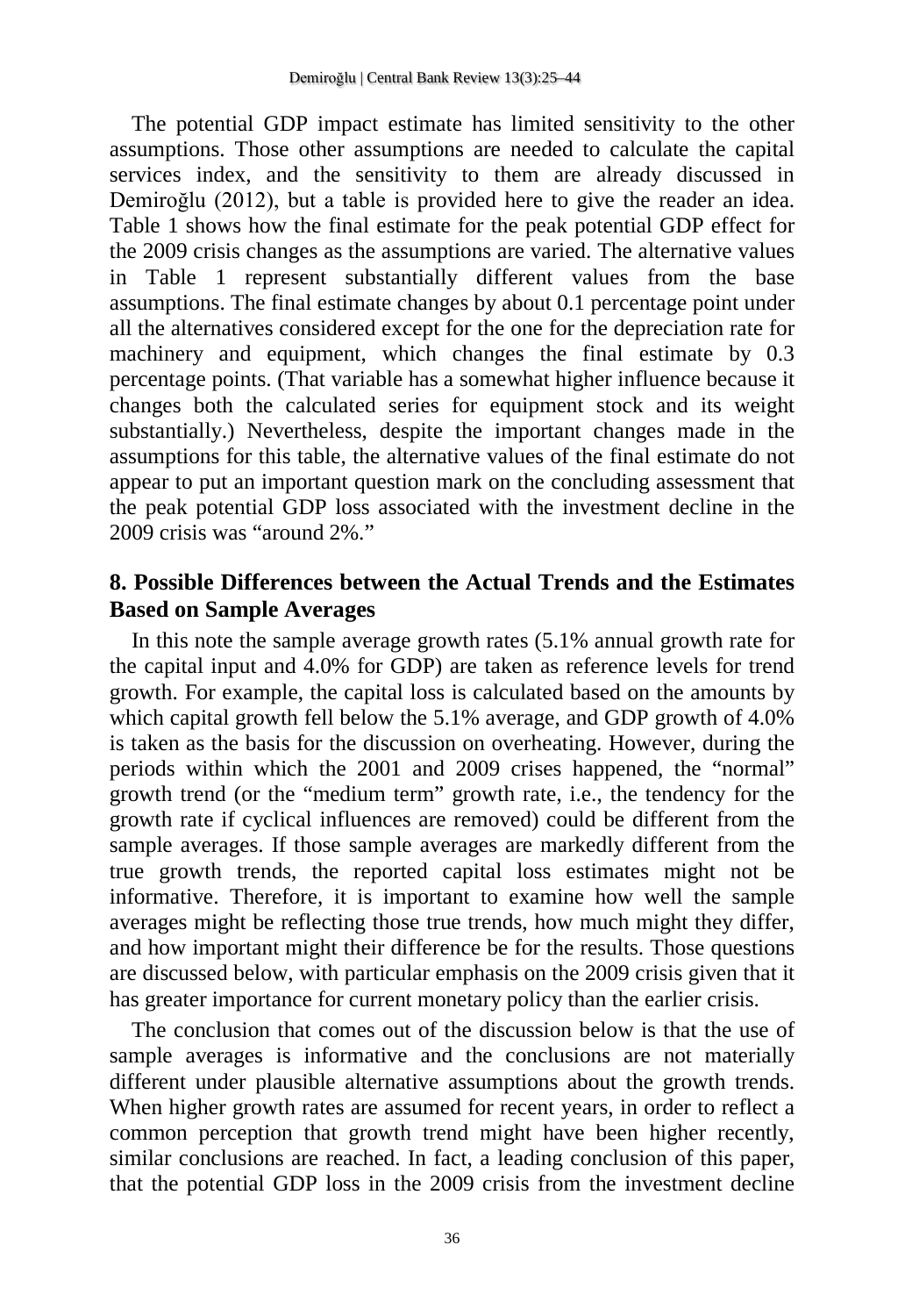was sufficiently limited (so that the rapid recovery after the crisis did not result in overheating), becomes stronger under that assumption. This is simply because assuming a higher potential GDP growth trend for recent years strengthens the conclusion that the realized actual GDP growth was not inflationary. The other important conclusion in this paper, that the capital loss was limited in the 2009 crisis relative to that in 2001 also remains intact under the alternative assumptions; although the difference in capital loss between the two crises is reduced under some alternative plausible growth trend assumptions, it remains large. Moreover, the tendency of the investment deflators to rise less rapidly than the GDP deflator appears to have abated since after the 2001 crisis. If this change is taken into account, the alternative values that can be considered as the growth trend of the capital input is reduced for the 2009 crisis but raised for the  $2001$  crisis.<sup>[12](#page--1-0)</sup> Since the capital losses are measured by the amounts by which actual capital input growth fell below those growth trends, taking this consideration into account would raise the capital loss estimate for the 2009 crisis and lower it for the 2001 crisis, which would make the relevant conclusion (that the capital loss in 2009 was relatively limited compared to the loss in the 2001 crisis) only stronger.

### **8.1. Alternative Scenarios for the Growth Trends**

 $\overline{a}$ 

The average GDP growth rate in the sample period is 4.0%, which is taken as the GDP trend growth rate for both crises. That is the same value as the one assumed in IMF's most recent Article IV report for the current "medium-term potential" growth rate for Turkish GDP. However, arguably a widely shared impression is that the trend growth rate of potential GDP might have been higher over the past 10 years. For example, the abovementioned Article IV analysis reports the estimate of Turkish authorities to be 4.5%. In addition, the labor force participation of women appears to be on an upward track, which may continue to contribute to potential GDP growth in the years ahead. In light of those considerations, the analysis considers two higher values for GDP trend growth as an alternative to the 4.0% assumed in the analysis: 4.5% and 5.0%.

As for the growth trend of capital, no direct estimates are available, but that trend is expected to be related to GDP trend and the difference between

<span id="page-12-0"></span> $12$  An example is the rapid fall in the relative prices of computers and other information technology products at the time of the 2001 crisis. Such a decrease in relative prices means that a given increase in nominal investment expenditure (for example, an increase proportional to nominal GDP) would correspond to a greater increase in real investment spending. Therefore, during times of a rapidly falling relative investment deflator (relative to the GDP deflator), real investment and real GDP can be expected to have a greater difference between their growth rates. The observation that the differential between the inflation rates of the GDP deflator and the investment deflator tended to narrow from 2001 to 2009 implies that real investment growth trend should be expected to have been higher in the 2001 crisis period relative to the 2009 period (*ceteris paribus*).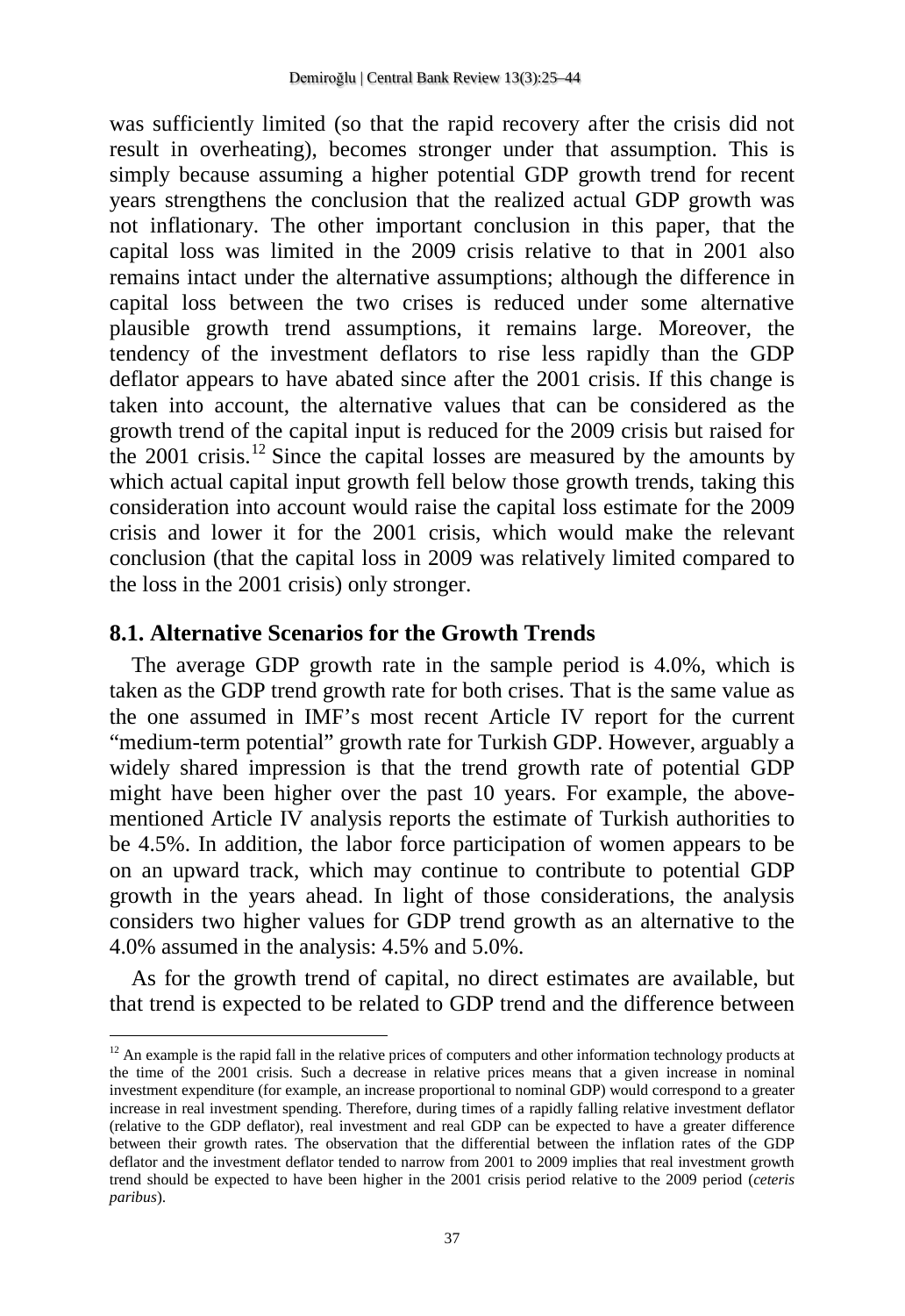the trends in deflators for investment and GDP. Capital goods prices tend to increase less rapidly than the GDP deflator. Consequently, growth trend of the real capital stock is expected to be greater than that of GDP slightly (by the amount of their inflation differential) in order to keep the ratios of the nominal quantities balanced. The 1.1 percentage point difference between the 4.0% and 5.1% trend growth rates in the sample period indeed accords well with the 1.3 percentage point difference between the deflators of GDP and investment in the sample period.[13](#page-12-0) When investment deflators fall, the same nominal investment spending results in a faster real spending increase (in the long term as well as the short term).

While the high frequency changes in the deflators make it difficult to discern their growth trends, the smoothed versions of deflators using simple moving averages make the trends more visible. The relative price declines in machinery and equipment (relative to the GDP deflator) appear to continue in recent years, but the relative price declines in the construction deflator lost their pace and might have even started a slightly rising trend, a finding consistent with the rise in commodity prices in the mid-2000s. Consequently, the tendency of the overall investment deflator to fall relative to the GDP deflator is not as strong in the past 10 years as in the overall sample period. In fact, the inflation differential was below its 1.1 percentage point average recently; it was 0.8 percentage points in the 2006-2011 period. As alternatives to the 1.1 percentage point inflation differential in the baseline, the analysis below considers the values of 0.8 (recent years' average) and 1.3 (the average in the whole sample).

The sum of the GDP trend discussed two paragraphs ago and the inflation differential in the preceding paragraph is taken as the growth trend for capital, as that would be the value that yields a balanced growth path for nominal quantities. Those alternatives provide 3x3=9 different scenarios (one of which is the baseline scenario) for the GDP trend and the capital trend, and their results are shown in Table 2. More specifically, Table 2.A. shows how the estimate for the peak potential GDP loss change under those scenarios, and Table 2.B. shows the closest point the economy gets to an inflationary situation (measured by the highest value of the output gap in the post-2009 crisis period, usually realized in 2011q1).

Table 2 establishes that the conclusions of the paper are not altered in those scenarios. To give more detail, the main results in the paper are that (1) the loss in capital in the 2009 crisis was limited relative to the loss in the 2001 crisis, and that (2) the 2009 crisis loss was not to an extent that would have led to overheating in the recovery period. Each of those can be inspected more closely as follows:

<span id="page-13-0"></span>l

<sup>&</sup>lt;sup>13</sup> That value of 1.3 is calculated from the trends in those deflators between 1987 and 2012.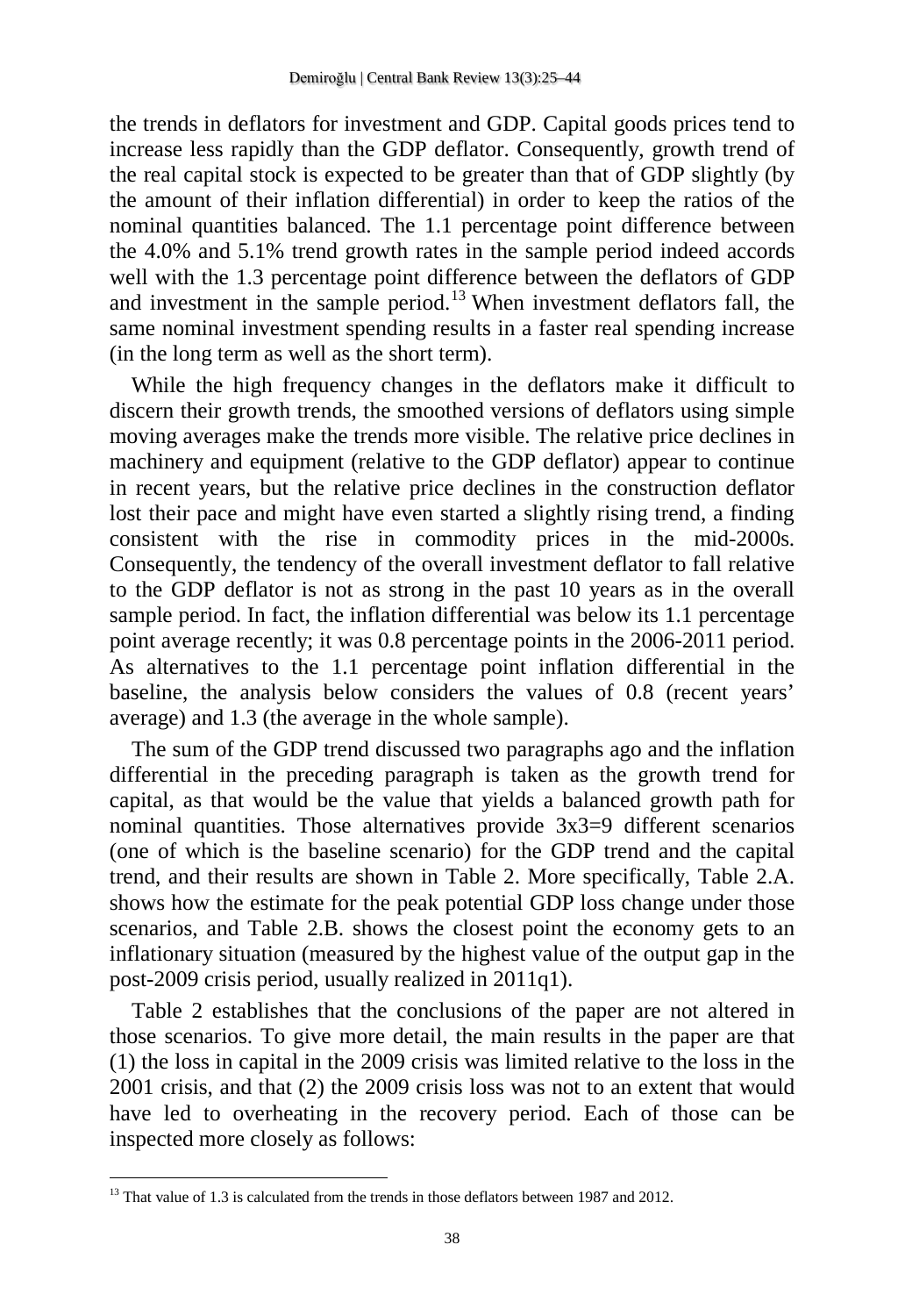**Table 2.A. The Estimate of the Peak Potential GDP Impact, % of potential** 

 $\overline{a}$ 

| GDP (Base scenario: $-2.1\%$ ) |     |        |        | 2009 Crisis Period, % of potential<br>GDP (Base scenario: $-1.0\%$ ) <sup>a</sup> |                  |     |        |        |        |  |
|--------------------------------|-----|--------|--------|-----------------------------------------------------------------------------------|------------------|-----|--------|--------|--------|--|
| Growth Trend                   |     |        |        | Growth Trend                                                                      |                  |     |        |        |        |  |
| Differential between           |     |        |        | Differential between                                                              |                  |     |        |        |        |  |
| Capital and GDP                |     |        |        | Capital and GDP                                                                   |                  |     |        |        |        |  |
|                                |     | 0.8    | 1.1    | 1.3                                                                               |                  |     | 0.8    | 1.1    | 1.3    |  |
| <b>GDP</b> Trend               | 4.0 | $-1.9$ | $-2.1$ | $-2.3$                                                                            | <b>GDP</b> Trend | 4.0 | $-1.8$ | $-1.0$ | $-0.5$ |  |
| (Annual                        | 4.5 | $-2.4$ | $-2.6$ | $-2.8$                                                                            | (Annual)         | 4.5 | $-3.2$ | $-2.5$ | $-2.0$ |  |
| growth rate)                   | 5.0 | $-2.9$ | $-3.1$ | $-3.3$                                                                            | growth rate)     | 5.0 | $-4.7$ | $-4.0$ | $-3.5$ |  |

#### **Table 2. The Effect of Alternative Assumptions of Growth Trend on the Estimates**

**Table 2.B. The Maximum Value for the Estimated Output Gap in the post-**

Note: The numbers in bold in the table are the base scenario, corresponding to the cases when average sample growth rates are taken as the trend.

The output gap estimate relies on the series shown in Figure 5, and does not incorporate changes in the growth rates of the labor force and TFP. The highest value for the output gap is often realized in 2010q2. Source: Demiroğlu (2012), and the calculations explained in the text.

(1) As shown in Table 2.A., under the alternative assumptions the potential GDP loss due to investment slowdown varies between 1.9% and 3.3% (baseline estimate is 2.1%). Again, this is the peak loss in potential GDP—some of those losses are recovered in the recovery period. That 1.9%-3.3% range is roughly consistent with the language used in the abstract that it is "about 2%." The range is admittedly a bit higher than what that language suggests at the upper end, but it is still substantially below the 6% estimate for the 2001 crisis. The comparison with the 2001 crisis stands.

(2) In Figure 5, the closest GDP comes toward the potential GDP measure (or the most by which GDP exceeds that measure), can be used as a measure of the most inflationary point the economy reaches in the post-2009 crisis period (which is often in 2011q1). In Figure 5, that value is -1.0% (meaning that the output gap is reduced to -1.0% but widened again after that quarter). As Table 2.B shows, under the alternative scenarios, that value changes between -0.5% and -4.7%. In other words, GDP stays under the measure of potential GDP in all those scenarios. Note that "overheating" (in the sense of Section 2) requires a significant rise of GDP over its potential, which is displayed in none of the cases in the table. Moreover, the amount by which GDP stays below potential is larger than in the base scenario in all but one of the cases in Table 2.B.<sup>[14](#page-13-0)</sup> Therefore, the conclusion that the loss in capital accumulation did not result in overheating in the post-2009 crisis

<sup>&</sup>lt;sup>14</sup> It tends to be larger because, although the capital losses are higher in those alternatives, GDP growth trend is also higher. The higher GDP growth trend means that the dashed line in Figure 5 rises more rapidly, and so does the potential GDP measure by an equal amount. In contrast, higher capital losses do not alter the dashed line but make the potential GDP measure rise less rapidly, albeit by a fraction (equalling the capital income share) of the increase from the higher GDP trend.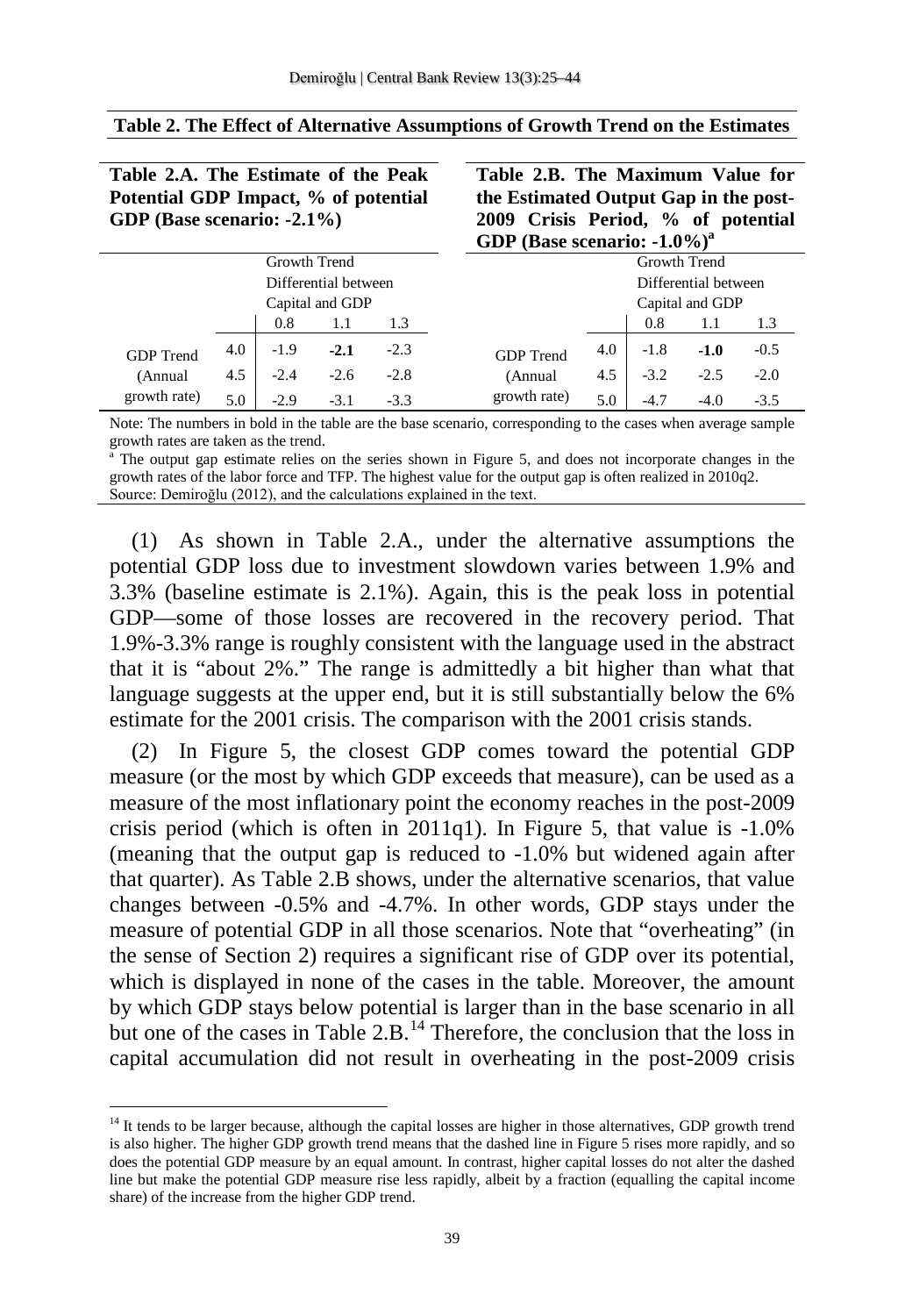period is not only intact but generally much stronger in those alternative scenarios.

In conclusion, the alternative scenarios above do not alter the main conclusions reached in this paper: the capital loss in the 2009 crisis was limited relative to the loss in the 2001 crisis, and it was not to an extent that would have caused an inflationary situation in the recovery period.

### *The 2001 Crisis:*

It could be argued that the GDP growth trend was lower around the time in which the 2001 crisis took place. But that conjecture is not straightforward. In the part of the sample that was up to the 2001 crisis (i.e., in the 1987-2000 period), average GDP growth rate was 3.8% per annum. In the period from the beginning year 1987 to 1998, which was a year that was cyclically more compatible with 1987 than 2000 was (in terms of, for example, capacity utilization rate), the average growth rate was 4.2%, slightly above the sample average of 4.0%. Both values (4.2% and 3.8%) are fairly close to 4.0%. Thus, taking 4.0% also as the GDP trend for the period surrounding the 2001 crisis does not appear to be misleading.

As mentioned before, the inflation differential between investment and GDP should be viewed as being related to the growth trend of capital. When the inflation differential is large, that would tend to make the growth of capital faster. As argued above, the differential was likely greater at the time of the 2001 crisis than in the 2009 crisis. In the former period, the rapid fall in the prices of computers and other IT equipment, combined with the continued downward trend in commodity prices, made the relative investment deflator fall more rapidly than in the latter period. Consequently, inflation differential between GDP and investment deflators must have made a greater contribution to real investment growth trend in the 2001 period relative to the sample average. Taking the sample average as representative also for the 2001 crisis likely results in a (limited) understatement of the loss in capital in the estimate for the 2001 crisis. No adjustment is made for this in the paper but if one were made, it would have resulted in a greater capital loss estimate for the 2001 crisis, enforcing the conclusion that the loss in 2001 was greater than in the 2009 crisis.

### **8.2. Cyclical Situation**

In addition to growth trends, it could be argued that the cyclical situation must also be taken account. For example, in Figure 3, the growth of capital tended to be around 7% both before and after the 2009 crisis. That might give the impression that the 2009 crisis gave a temporary break to a variable that was trending at 7%. That impression would then give grounds to wonder if the proper measure of capital loss for the 2009 crisis might have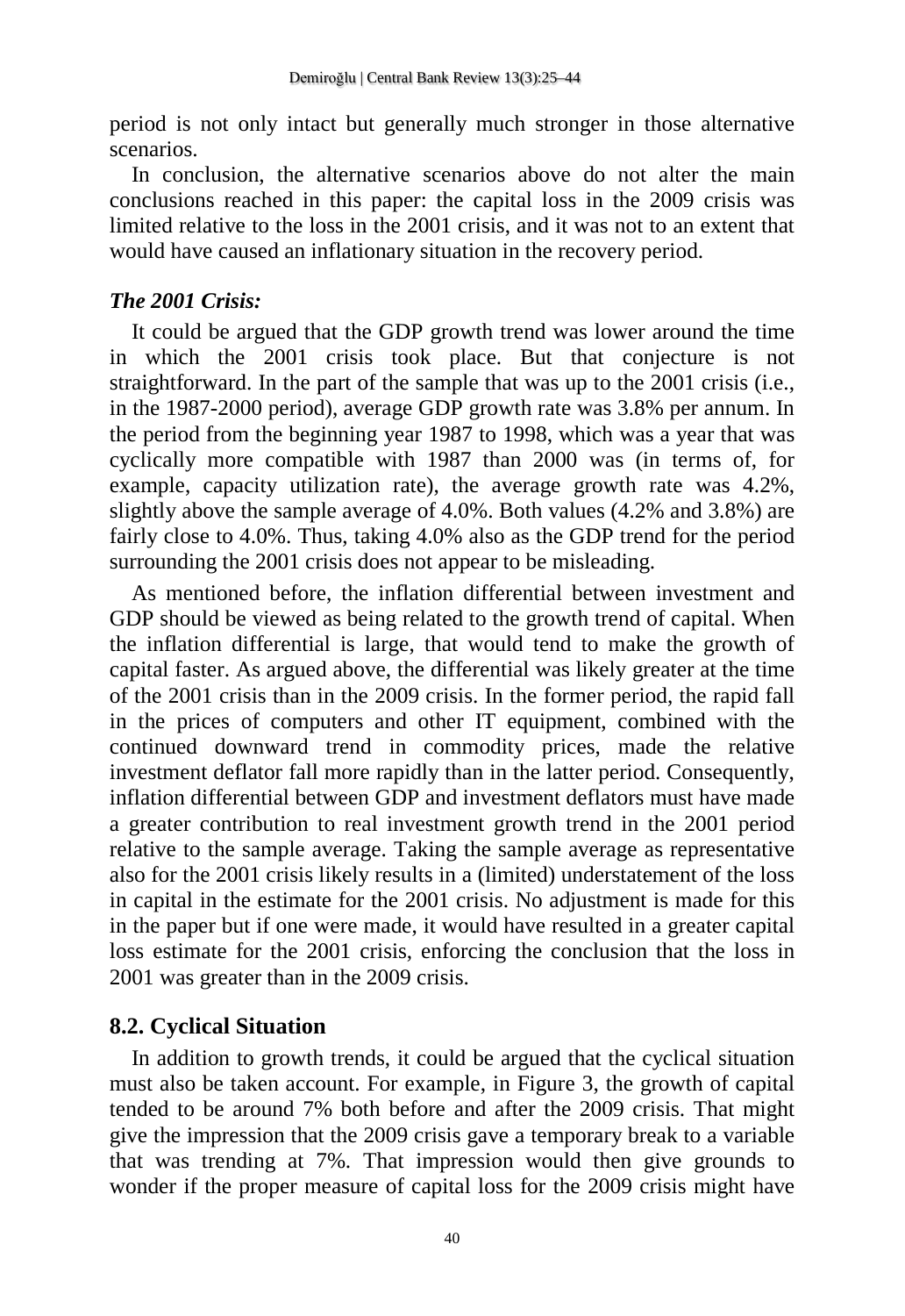been the amounts by which capital growth falls below 7% rather than 5%. However, 7% would be overly high as a trend growth rate—it needs to be considered as a value that can be possible only for limited periods of time, such as that after the 2001 crisis when a large amount of lost investment gave room for high levels of capital growth in the ensuing years. The level of the output gap immediately before the 2009 crisis, according to the "real time" estimates at the time, was close to zero, and is somewhat positive according to more recent estimates (see, for example, Öğünç ve Sarıkaya, 2011). In other words, any remaining output gap was largely closed before the 2009 crisis. Therefore, 7% would be too high a capital growth rate to continue even if the 2009 crisis did not take place. In fact, as the output gap that emerged with the 2009 crisis narrowed after the crisis, growth slowed down, and capital growth rate not only fell below 7% but even below 5%.

Thus, some other values different from the trend growth rates could be more appropriate in some situations due to cyclical considerations. However, that does not appear to be the case for the 2009 crisis.

The analysis for the 2001 crisis is less straightforward. If the exchange rate peg did not fall apart and the 2001 crisis did not happen, the high rates needed to maintain the peg could have kept the growth rate low (below the prevailing medium-term potential growth rate). However, the 1990s were plagued with the crises and saw low rates of growth. The untapped growth potential associated with that lackluster decade might have made higher growth rates possible around the year 2001 (but probably with different policies). An analyst with a prior view one way or the other might want to take a different alternative value as the reference level for capital and GDP growth in the 2001 crisis. But the existence of arguments in both directions makes it difficult to pick a value. The path that is taken in this paper is to make the calculations relative to the sample average and report the results as such.

For comparison, the OECD study that estimates the impact of crises on potential GDP (Furceri and Mourougane, 2009) compares the potential GDP growth trends before and after each crisis. In other words, that study takes the pre-crisis trend as the reference value and looks at how much the postcrisis trend differs from it, paying no attention to the cyclical situation. Given that cyclical situation is not given a weight in the analysis here, this paper and the OECD study are similar in that aspect of the analysis.

### **9. Conclusion**

The loss in capital accumulation due to the investment decline in the 2009 crisis was limited, not only relative to the loss in the 2001 crisis but also in absolute terms. The associated potential GDP loss reached its highest point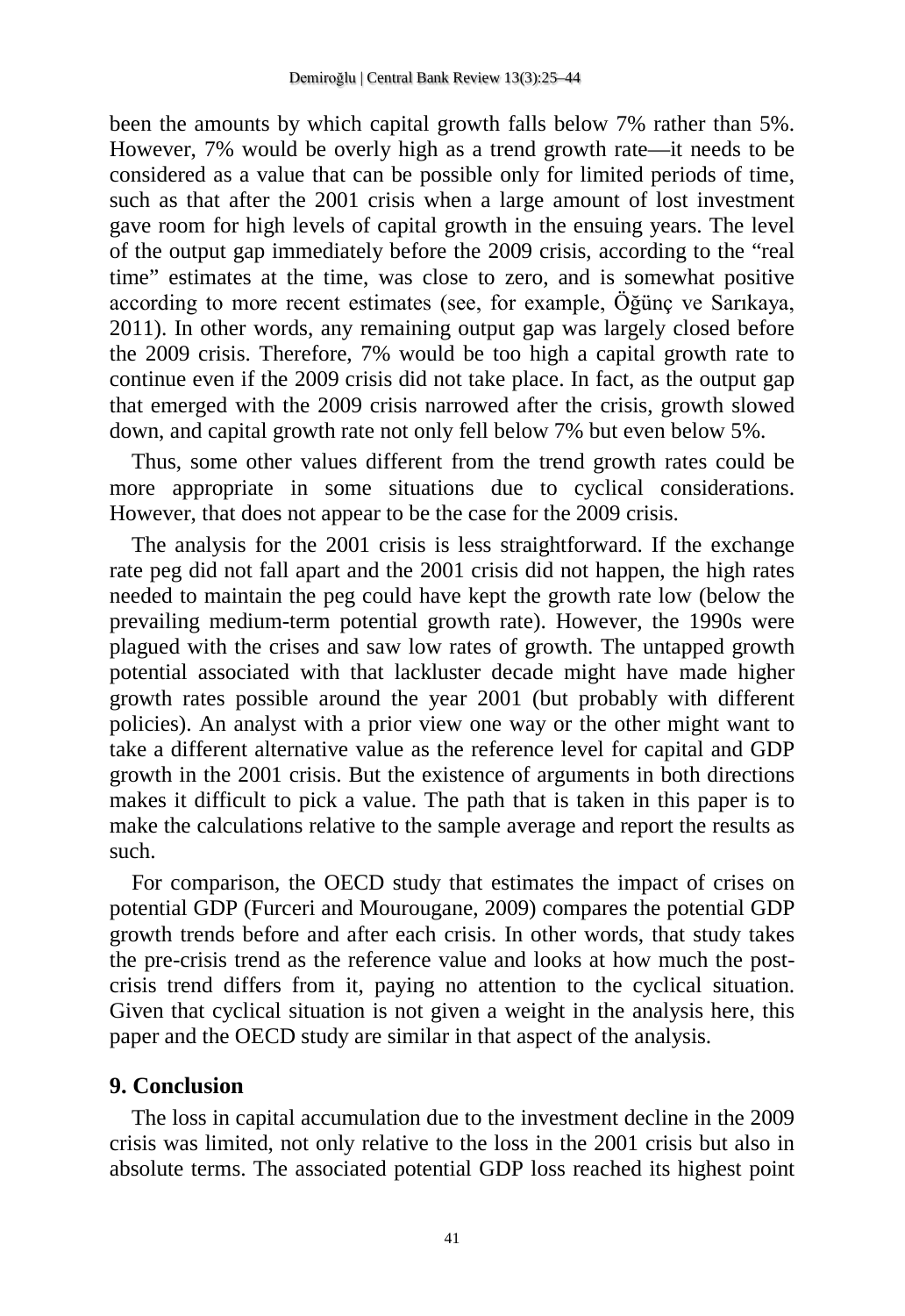of about 2% in 2010q2, and was recovered rapidly in the two years that followed thanks to the strong post-crisis recovery in investment (and especially in machinery and equipment investment). The loss was recovered by about two-thirds by mid-2012, and the remaining potential GDP loss was less than 1% of GDP by that time.

In contrast, the 2001 crisis illustrates that the loss in potential GDP associated with an investment slowdown can be substantial. That loss was about one year's worth of Turkey's potential GDP growth, and its recovery came late and slowly—the recovery of that lost ground gained traction only in the fifth year of the crisis (Figure 2).

One might question the usefulness of looking at the potential GDP effect only of capital, given that TFP and labor force might also be influenced by the crises. An answer is that the investment slowdown is estimated by some to be the main source of potential GDP loss during downturns (see Footnote 2). The large size of the loss due to the investment decline in the 2001 crisis appears to confirm that point of view. That loss was greater than the total potential GDP loss estimated by Furceri and Mourougane (2009) for an average severe crisis—an estimate that includes the effects on potential GDP from all possible sources, not just the slowdown in capital accumulation. The average of the losses (due to capital slowdown) estimated in this paper for the 2001 and 2009 crises roughly equal the Furceri and Mourougane estimate of the average loss (due to all possible mechanisms including capital slowdown) in severe crises.

To wrap up, the loss in potential GDP in crises due to investment slowdown can be large and persistent, as illustrated by the 2001 crisis, but that loss was limited in the case of the 2009 crisis, and its recovery was relatively rapid, thanks to the strong recovery in investment. The interest rate reductions of the Central Bank of Turkey in the 2009 crisis, which totaled more than 1000 basis points, likely made a substantial contribution to that recovery. The limited nature of the potential GDP loss in the 2009 crisis and the rapid recovery of that loss played an important role in ensuring that the rapid recovery in GDP in the post-2009 crisis period did not raise the utilization of the economy-wide production capacity to an inflationary level.

### **References**

Basu, S., and Fernald, J., 2009, "What Do We Know (and not know) about Potential Output?" *Federal Reserve Bank of St. Louis Review*, July/August, 91(4), p. 187-213.

Blanchard, O., 2009, "Sustaining Global Recovery" *Finance & Development*, 46(3), p. 8-12.

CBO, 2010, *The Budget And Economic Outlook: Fiscal Years 2010 to 2020*, Congressional Budget Office, Washington, DC.

Cerra, V., and Saxena, S., 2008, "Growth Dynamics: The Myth of Economic Recovery," *American Economic Review*, 98(1), p. 439-57.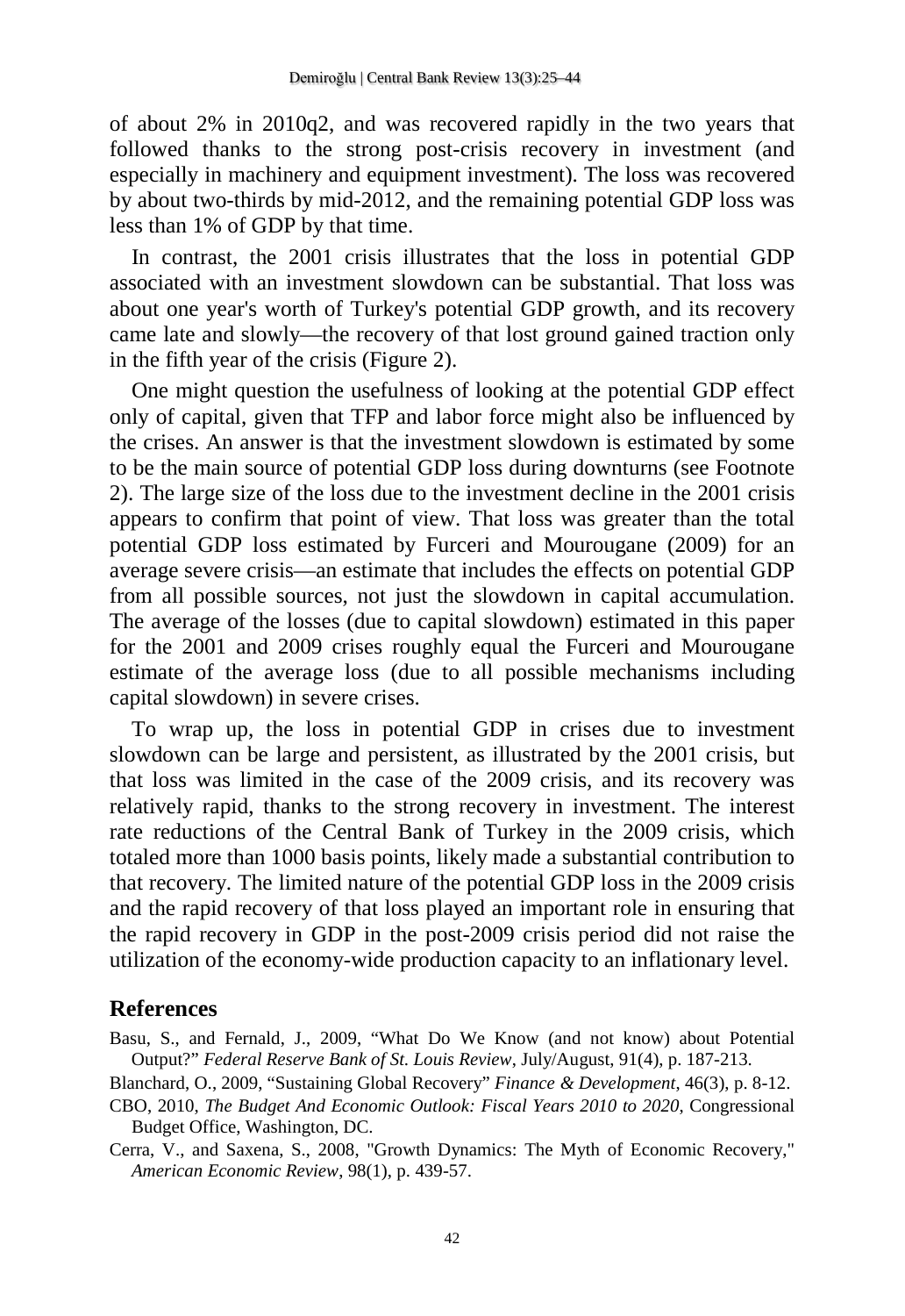- Demiroğlu, U., 2012, "Türkiye'de Sermaye Stoğu ve Sermaye Hizmetleri Endeksi," CBT Research Note in Economics No. 2012-26.
- Furceri, D., and Mourougane, A., 2009, "The Effect Of Financial Crises On Potential Output: New Empirical Evidence From OECD Countries," *OECD Economics Department Working Papers* No. 699.
- Hsieh, C., 2002, "What Explains the Industrial Revolution in East Asia? Evidence From the Factor Markets," *American Economic Review*, 92(3), p. 502-26.
- IMF, 2012, Turkey Article IV Consultation, Country Report No. 12/338 [www.imf.org/external/pubs/ft/scr/2012/cr12338.pdf.](http://www.imf.org/external/pubs/ft/scr/2012/cr12338.pdf)
- İsmihan, M. and Metin-Özcan, K., 2006, "Sources of growth in the Turkish economy, 1960- 2004," *İktisat, İşletme ve Finans*, April 2006, 241, p. 74-86. www.erf.org.eg/CMS/getFile.php?id=523
- Jaillet, P., 2011, "What Has Been the Impact of the Financial Crisis on Potential Output and Potential Growth over Different Horizons?" Speech at BIS Meeting of Central Bank Chief Economists, 29 March 2011.
- OECD, 2009, "Measuring Capital" *OECD Manual 2009*, OECD.
- Öğünç, F., and Sarıkaya, Ç., 2011, "Görünmez ama Hissedilmez Değil: Türkiye'de Çıktı Açığı," *Central Bank Review*, 11(2), p. 15-28
- Saygılı, Ş., and Cihan, C., 2008, *Türkiye Ekonomisinin Büyüme Dinamikleri: 1987-2007 Döneminde Büyümenin Kaynakları, Temel Sorunlar ve Potansiyel Büyüme Oranı*, TÜSİAD and the Central Bank of the Republic of Turkey.
- Tiryaki, S. T., 2010, "Interest Rates and Real Business Cycles in Emerging Markets." *CBT Working Paper* No. 10/08.
- Üngör, M., 2012, "A Production Function Method of Estimating the Output Gap," *CBT Research Note in Economics* No. 2012-19.
- Weidner, J. and Williams, J. C., 2009, "How Big is the Output gap?" *Economic Letter* No. 2009-19, Federal Reserve Bank of San Francisco.
- Yalçın, C., and Thomas, M.R., 2011, "External Imbalances Amplify the Crisis, Domestic Strengths Limit the Damage", Chapter 11 in *The Great Recession and Developing Countries: Economic Impact and Growth Prospect*, ed. Mustapha K. Nabli.